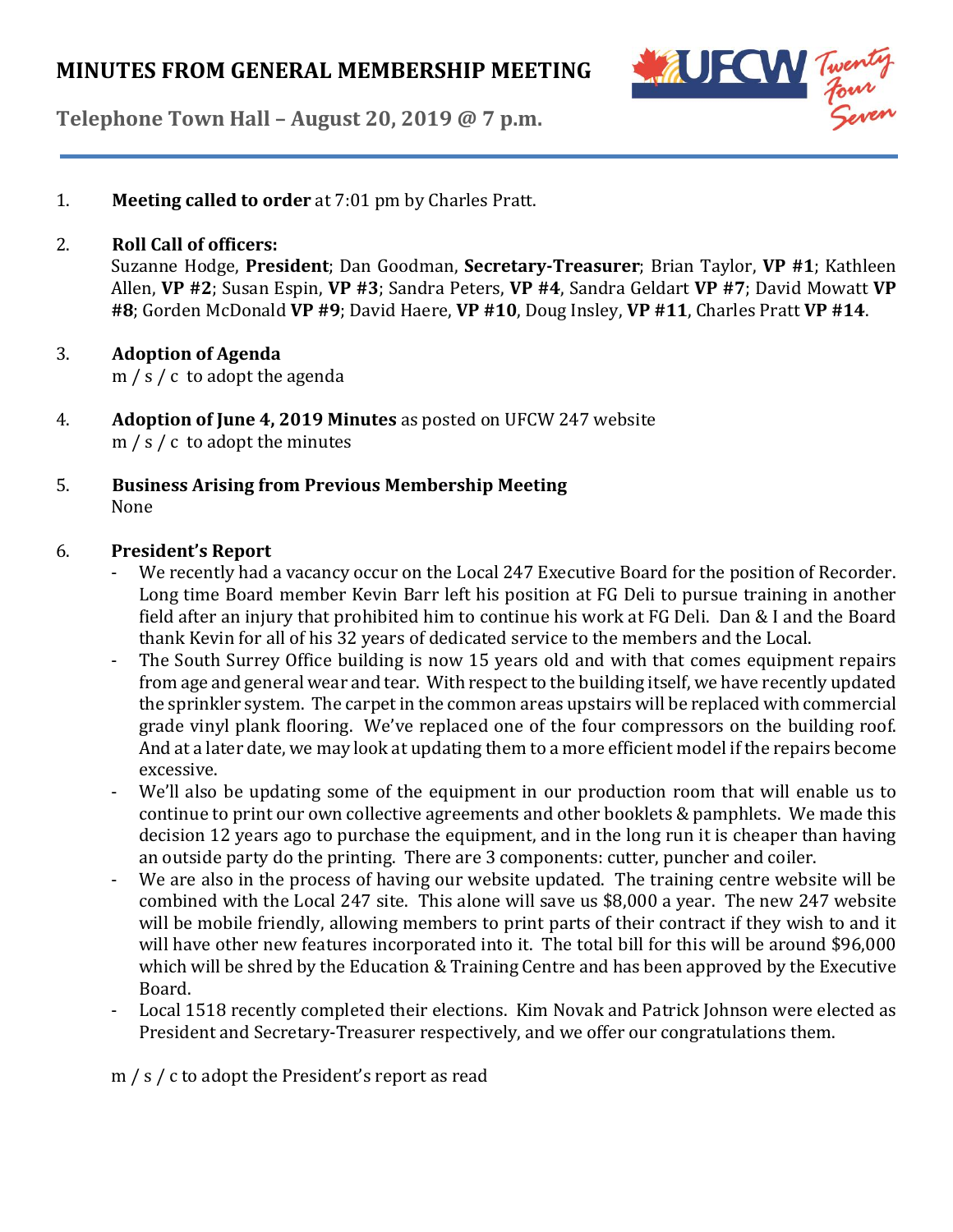# 7. **Secretary-Treasurer's Report**

Loblaw RCSS Dynamic Scheduling Program Phase II

- Phase I of this program has been well received by most members and eliminates the need to physically attend the workplace to check their upcoming schedule. The implementation went relatively smoothly. The employer will now introduce Phase II of the program, which will include the ability to swap shifts with co-workers and declare their availability online. Members will be able to swap shifts on a net-neutral basis with fellow colleagues who have agreed to be eligible for swaps and have the same skills and ability. Request to swap will be subject to approval through the application. Members will be able to submit work availabilities through the dynamic scheduling application as well.
- It is important to note this does not diminish any rights provided by the collective agreement, but rather eliminates many of the issues caused by lost paperwork, supervisors being off the day you need to ask about a trade, etc.

#### Real Canadian Superstore impulse item sales and check stands

- Employers have long recognized the profitability of stocking high-markup, impulse snack and convenience items at checkstands. This is the last opportunity to make a sale before the customer leave the premises. Loblaw's has recognized that their sale of these items are relatively weak in many of their stores, often due to poor merchandise availability. In order to capitalize on the profitability of these fast moving items, Loblaw has decided to focus more attention and resources to this area of the business and allocate more hours for stocking and presentation of items. The Industrial Relations Dept have approached us about this issue and have asked for input on the idea of having a single department being responsible for this as opposed to having two departments stock the food in general merchandise items. Currently, the bulk of products are grocery related and those are the workers that the employer would like to see handle all of the merchandise.
- We are encouraged by the opportunity for more hours for our members, we are also mindful of the transfer of a small amount of work from one department to another and the impact on those affected members. We're in consultation with Local 401 in Alberta who share these concerns as well.

### Sobeys

- Arguments were made before Arbitrator David McPhillips on July 15<sup>th</sup> over the wage scales and increases for the FreshCo collective agreement. We had met with the Company several times, agreed on language but couldn't agree on the money. The way the final offer selection process worked here was a little unique. As we made written submissions, they had the opportunity to respond to the other party's submission also in writing. We then made final presentation in person and we anticipate having a decision in early September.
- Cathy Shannon & I went to the Okanagan stores slated to close & convert to make sure members understood their rights and how to make their choices. Cathy met with the Company to deal with some of the final placements. One item that came up for discussion in the stores was giving people the option to change their mind after a week. As an example, you could get the store you chose for your first option, and then decline it and take severance. What happens is that if you declined to go to the store you picked, the company is not obligated to go to the next person and offer that person the position. So, what you were doing was denying someone an opportunity to get into a store and also taking up a severance offering that someone else might get. We think people should have to stand by their choice.
- The Company recently informed us on August 14<sup>th</sup> that the Kelowna and Williams Lake locations will be closing a month earlier than initially planned.
- We have reached out to our Safeway negotiating committee and informed them that we have agreed to a couple of meeting dates during the last week of August. We'll be bringing the Committee in for the Monday and Tuesday to go over issues outside of the Vince Ready Award that we wish to raise and also discuss alternatives to what he awarded. On the Wednesday, we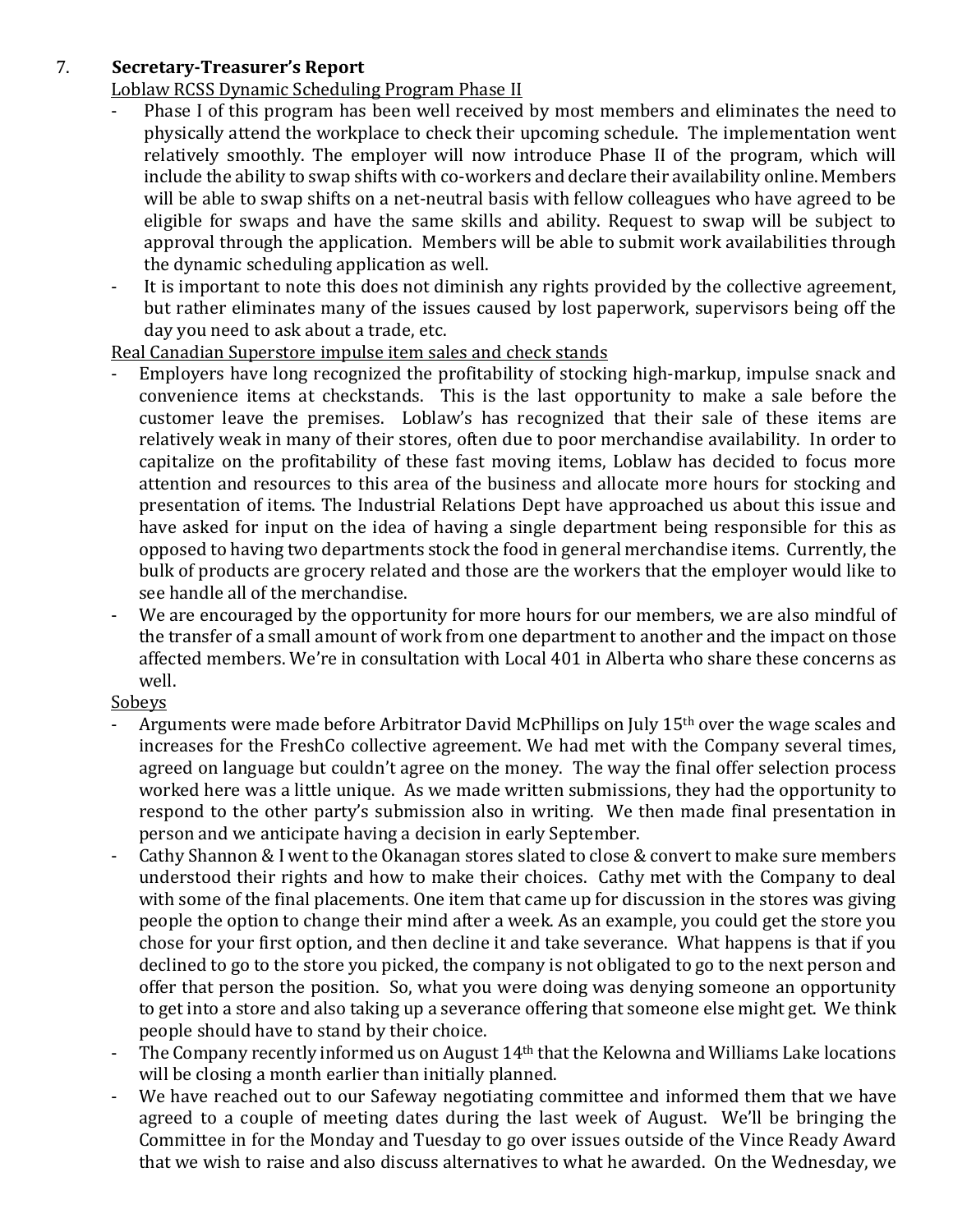will be receiving a financial presentation from one of the Vice-Presidents of Operations of Sobeys, similar to the one Local 1518 would have been given in their process. We have asked that we be shown the impact of the recent closures and conversion announcements that have taken place since the Ready Award.

- We expect to respond to the Company on the presentation on the Thursday; and we'll try and agree to more dates. Cathy has been handling the majority of the work around employers of placements and is doing a great job.

Pride Parade

- Many of our Local staff, Lower Mainland Staff, walked in the Vancouver Pride Parade for the first time. This year, members of the International Union's Outreach Committee were in Vancouver. The night before the walk, they had a brief meet-and-greet co-sponsored by ourselves and Local 1518, where we were presented with a commemorative rainbow flag from the Committee. For the actual parade, we walked with Local 1518 who had a truck and giveaways for many of the crowd. It was a great day and we hope to have a larger group next year.

m / s /c to adopt the Secretary-Treasurer's report as read.

# 8. **Bargaining Report**

- Peters' YIG in Kelowna ratified a new collective agreement on July 16<sup>th</sup> with the large majority voting in favor. It was a big improvement to the waiting period for newly hired and current members to receive benefits with annual wage increases. Grandfathered employees, those employees from the Extra Foods agreement will see either a lump sum payment or an increase in each of the years and saw a lump sum payment and retroactive pay back to the expiration of the former agreement which expired in April 2018.
- Davie Street YIG bargaining started on July 3<sup>rd</sup> for two days and will continue in September. Now that the Kelowna Extra Foods has ratified, we'll be looking for similar agreement for those members there as well. A very busy fall for bargaining and the Representatives that service those locations.
- Letters to commence bargaining have been sent to the following Companies: Extra Foods Quesnel, YIG Langley, Aramark in Delta, No Frills in Salmon Arm, Wholesale Club province-wide and Centennial Foods. We'll schedule bargaining as we wait to hear from the Company officials that represent those locations.

# 9. **Education & Training Report**

- This summer we introduced a new style of education presentation in the form of webinars. Our National Director of Education has been working with us to facilitate the collective bargaining education for the members in one of our food processing plant. 12 members will participate in four monthly webinars. First one took place in July and the second is scheduled for August 21. Even with a technical issue, the participants agreed it was worth the time and money saved in travel and the knowledge was not impacted.
- Introduction to Stewardship Course had to be canceled in June due to low availability, has been rescheduled for September 17 to 19.
- WebCampus Plus has added 7 new courses to the free catalog of online courses. Courses require a commitment of 3 to 15 hours of your time and can be completed from the comfort of your home. Members have until August 30<sup>th</sup> to complete their assignments and obtain their certificate. You may choose to wait to register for courses in September, which is when the new season starts. This will allow you to complete the assignments by end of December. As members of UFCW, you are all invited to participate in an online focus group in that learning what is important to workers like yourself. You can earn \$25 gift card in exchange for sharing your thoughts about work and life. The focus group will take about 60 minutes. You can participate on your personal laptop or computer.